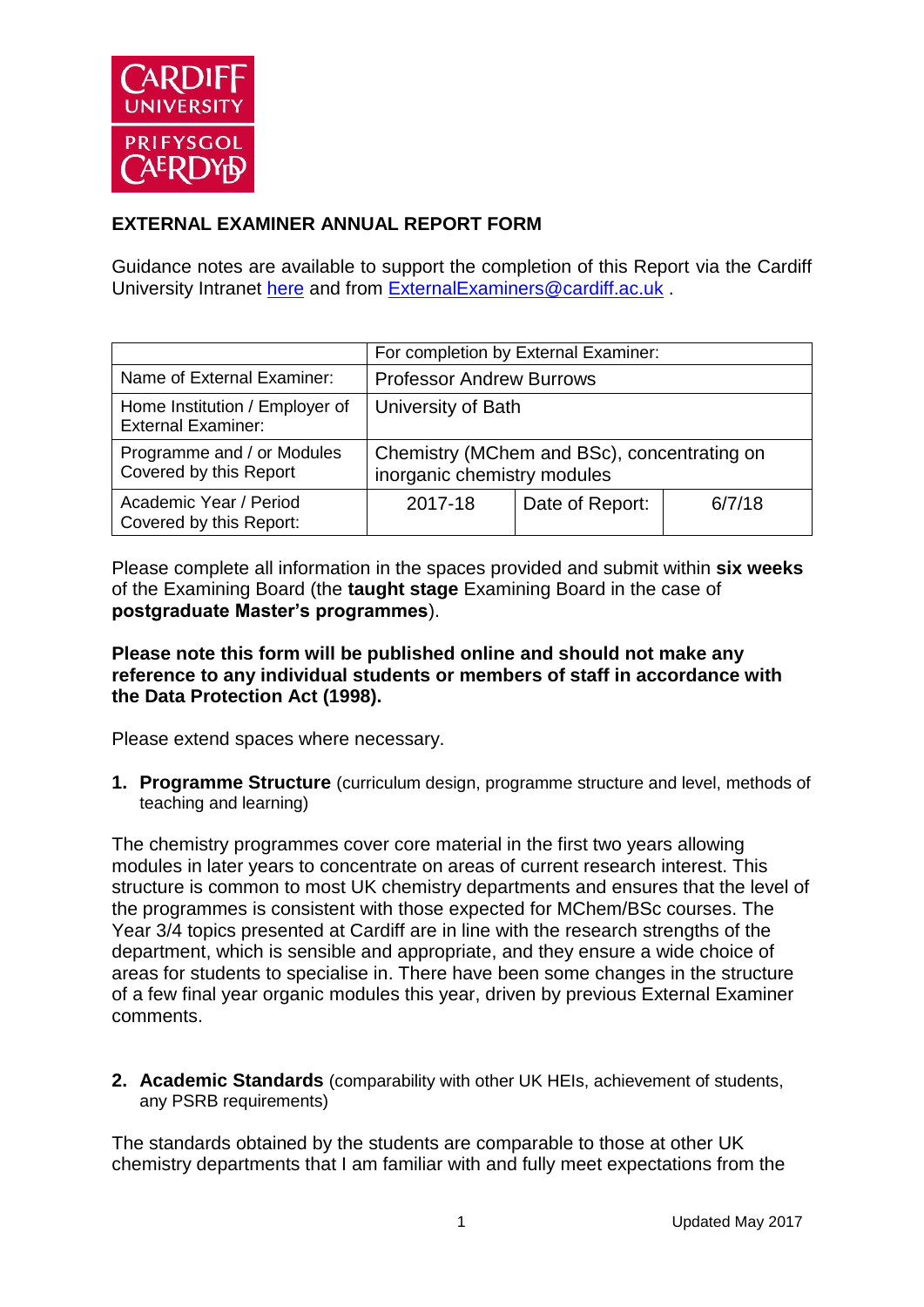QAA subject benchmark statement. The top students are very good and a credit to the department. The proportion of First Class degrees is higher on the MChem programme than the BSc programme, but this is to be expected given the marks required to transfer to and/or stay on the MChem programme. This difference in profile between the MChem and BSc programmes mirrors that at Bath and other UK chemistry departments that I am familiar with.

**3. The Assessment Process** (enabling achievement of aims and learning outcomes; stretch of assessment; comparability of standards between modules of the same level)

The assessment processes are fair and robust and, during the exam board meeting, extenuating circumstances were dealt with in a fair and sensitive manner. Examination papers have been set at the appropriate standard. I saw draft versions of these before the two sets of examinations, and my comments were all positively acted upon. Outline answers were provided for the majority of papers and I appreciate that industrial action may have affected some others. Having outline answers that highlight whether particular parts of the questions are unseen problems, related to workshop problems or from the notes is very helpful and the department should ensure this is universally adopted. The statistics sheets provided for each module were useful, but it would be helpful also to see on these the breakdown between coursework and exam marks.

It is notable that Cardiff has a relatively high coursework component to all chemistry modules, and I wonder whether this could lead to overload of both students (in terms of volume of assessment) and staff (in terms of marking). In addition, there is a relatively large tail on the BSc programme which led to quite a few students leaving without honours degrees. It is possible that these weak students were helped through their early years at Cardiff into the final year by their coursework marks, and I would query whether this was really in their best long-term interests.

Research projects are an important facet of any chemistry programme, and it was great to see some very high quality MChem project reports. For the most part, the marking on these was well supported by comments, but some of the supervisor marks were very high with poor justification. I would like the department to consider revising the supervisor's form in order to specifically obtain comments and marks pertaining to (i) effort and enthusiasm, (ii) technical ability and (iii) initiative shown, in order to better justify these marks. In addition, I would like to see the two assessors completing separate forms, as in a minority of cases the evidence trail did not conclusively show that two assessors did assess the report independently. I'm not querying that they did – just that the university might find it useful to have evidence of this in cases of appeals.

It was good to see that research projects are also offered to BSc students. These are of necessity short, and in some cases may be over-ambitious. It is important that inexperienced members of staff are offered guidance on what is appropriate for these short research experiences. I also felt that the BSc project reports are unnecessarily lengthy. A 30-page report for less than 16 days practical work seems somewhat excessive to me.

## **4. Year-on-Year Comments**

[Previous External Examiner Reports are available from the Cardiff University Website [here.](https://www.cardiff.ac.uk/public-information/quality-and-standards/external-examiner-reports)]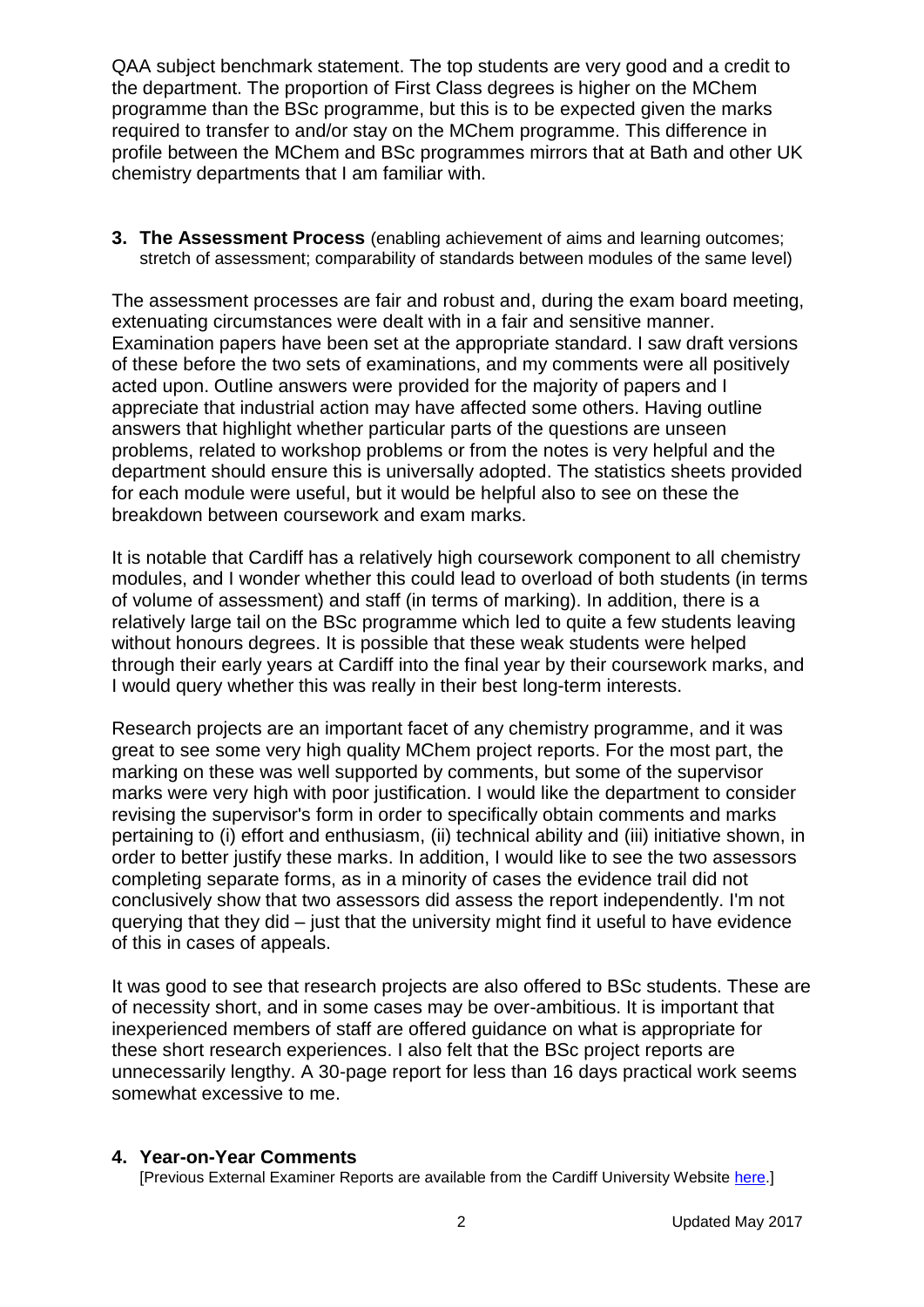This was my first year as External Examiner so it is difficult for me to comment on previous years. However, I have looked over the past reports on the website and it is clear that comments from the External Examiners have always been treated seriously and considered carefully.

**5. Preparation for the role of External Examiner (for new External Examiners only)** (appropriateness of briefing provided, visits to School, programme handbooks and supporting information)

Both during the academic year and the visit itself, the department has been proactive in providing me with all of the information that I needed. The draft examination papers were sent in good time, and responses were provided from the question setters to my queries in order to close the loop.

I appreciate that this has been a particularly challenging year in the department due to illness of key staff, so the fact that things worked so well is a credit to the staff involved in coordinating the assessment processes and the exam board meeting.

**6. Noteworthy Practice and Enhancement** (good and innovative practice in learning, teaching and assessment; opportunities for enhancement of learning opportunities)

Summary sheets for most of the modules were provided by the convenors for the first time this year. I found these to be very helpful and would encourage the department to ensure these were available for all modules in the future.

**7. Appointment Overview (for retiring External Examiners only)** (significant changes in standards, programme/discipline developments, implementation of recommendations, further areas of work)

N/A

## **8. Annual Report Checklist**

Please include appropriate comments within Sections 1-7 above for any answer of 'No'.

|     |                                                                                                                    | <b>Yes</b><br>(Y) | <b>No</b><br>(N) | N/A<br>(N/A) |
|-----|--------------------------------------------------------------------------------------------------------------------|-------------------|------------------|--------------|
|     | <b>Programme/Course Information</b>                                                                                |                   |                  |              |
| 8.1 | Did you receive sufficient information about the Programme and<br>its contents, learning outcomes and assessments? | Υ                 |                  |              |
| 8.2 | Were you asked to comment on any changes to the assessment<br>of the Programme?                                    |                   |                  | N/A          |
|     | <b>Draft Examination Question Papers</b>                                                                           |                   |                  |              |
| 8.3 | Were you asked to approve all examination papers contributing<br>to the final award?                               | v                 |                  |              |
| 8.4 | Were the nature, spread and level of the questions appropriate?                                                    | v                 |                  |              |
| 8.5 | Were suitable arrangements made to consider your comments?                                                         | v                 |                  |              |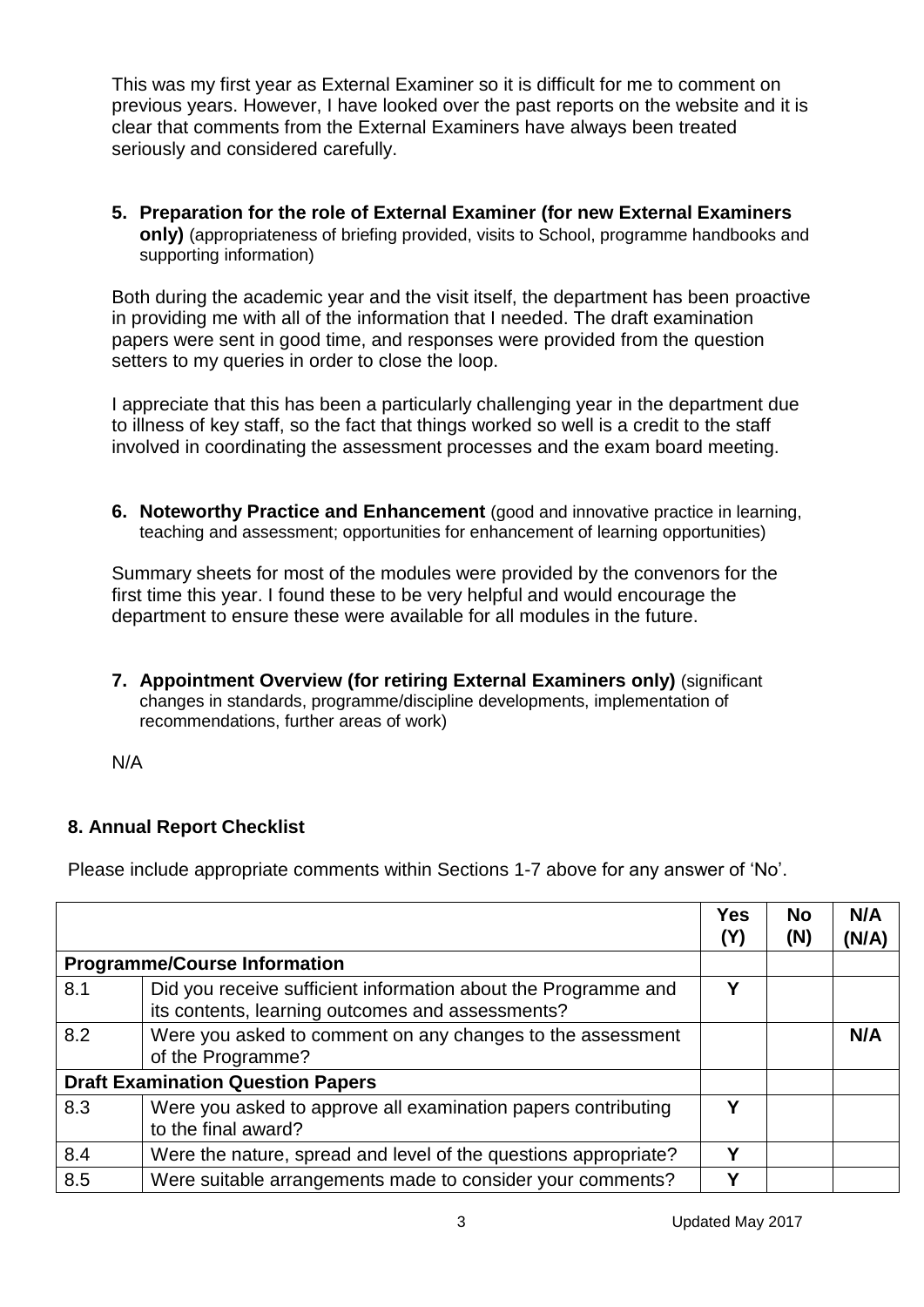|                                             | <b>Marking Examination Scripts</b>                                                                                                                    |   |   |     |
|---------------------------------------------|-------------------------------------------------------------------------------------------------------------------------------------------------------|---|---|-----|
| 8.6                                         | Did you receive a sufficient number of scripts to be able to assess                                                                                   | Y |   |     |
|                                             | whether the internal marking and classifications were appropriate                                                                                     |   |   |     |
|                                             | and consistent?                                                                                                                                       |   |   |     |
| 8.7                                         | Was the general standard and consistency of marking<br>appropriate?                                                                                   | Y |   |     |
| 8.8                                         | Were the scripts marked in such a way as to enable you to see                                                                                         | Y |   |     |
|                                             | the reasons for the award of given marks?                                                                                                             |   |   |     |
| 8.9                                         | Were you satisfied with the standard and consistency of marking<br>applied by the internal examiners?                                                 | Y |   |     |
| 8.10                                        | In your judgement, did you have the opportunity to examine a<br>sufficient cross-section of candidates' work contributing to the<br>final assessment? | Y |   |     |
| <b>Coursework and Practical Assessments</b> |                                                                                                                                                       |   |   |     |
| 8.11                                        | Was the choice of subjects for coursework and / or practical                                                                                          | Y |   |     |
|                                             | assessments appropriate?                                                                                                                              |   |   |     |
| 8.12                                        | Were you afforded access to an appropriate sample of<br>coursework and / or practical assessments?                                                    | Y |   |     |
| 8.13                                        | Was the method and general standard of assessment<br>appropriate?                                                                                     | Y |   |     |
| 8.14                                        | Is sufficient feedback provided to students on their assessed<br>work?                                                                                | Y |   |     |
|                                             |                                                                                                                                                       |   |   |     |
| 8.15                                        | <b>Clinical Examinations (if applicable)</b>                                                                                                          |   |   | N/A |
|                                             | Were satisfactory arrangements made for the conduct of clinical<br>assessments?                                                                       |   |   |     |
| <b>Sampling of Work</b>                     |                                                                                                                                                       |   |   |     |
| 8.16                                        | Were you afforded sufficient time to consider samples of<br>assessed work?                                                                            | Y |   |     |
|                                             | <b>Examining Board Meeting</b>                                                                                                                        |   |   |     |
| 8.17                                        | Were you able to attend the Examining Board meeting?                                                                                                  | Y |   |     |
| 8.18                                        | Was the Examining Board conducted properly, in accordance with<br>established procedures and to your satisfaction?                                    | Y |   |     |
| 8.19                                        | Cardiff University recognises the productive contribution of                                                                                          | Y |   |     |
|                                             | External Examiners to the assessment process and, in particular,                                                                                      |   |   |     |
|                                             | to the work of the Examining Board. Have you had adequate                                                                                             |   |   |     |
|                                             | opportunities to discuss the Programme and any outstanding                                                                                            |   |   |     |
|                                             | concerns with the Examining Board or its officers?                                                                                                    |   |   |     |
|                                             | <b>Joint Examining Board Meeting (if applicable)</b>                                                                                                  |   |   |     |
| 8.20                                        | Did you attend a Composite Examining Board, i.e. one convened<br>to consider the award of Joint Honours degrees?                                      |   | N | N/A |
| 8.21                                        | If so, were you made aware of the procedures and conventions<br>for the award of Joint Honours degrees?                                               |   |   | N/A |
| 8.22                                        | Was the Composite Examining Board conducted according to its<br>rules?                                                                                |   |   | N/A |
|                                             | <b>Examination of Master's Dissertations (if applicable)</b>                                                                                          |   |   |     |
| 8.23                                        | Did you receive a sufficient number of Dissertations to be able to                                                                                    |   |   | N/A |
|                                             | assess whether the internal marking and classifications were<br>appropriate and consistent?                                                           |   |   |     |
|                                             |                                                                                                                                                       |   |   |     |